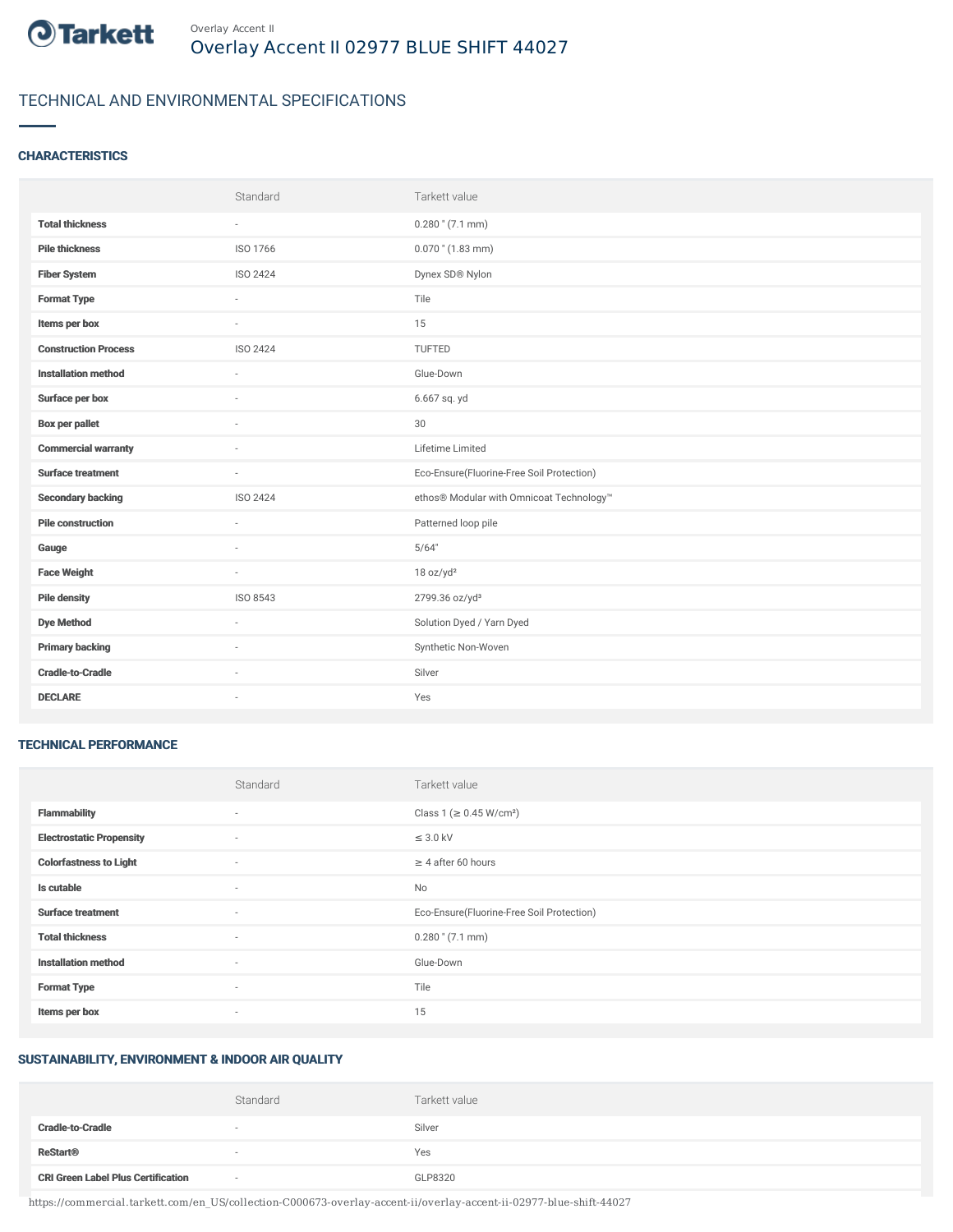

## Overlay Accent II Overlay Accent II 02977 BLUE SHIFT 44027

|                                            | Standard                 | Tarkett value                                                  |
|--------------------------------------------|--------------------------|----------------------------------------------------------------|
| <b>DECLARE</b>                             | $\overline{\phantom{a}}$ | Yes                                                            |
| <b>Recycled Content - Production Waste</b> | $\sim$                   | 24 %                                                           |
| <b>Third Party Certification NSF-140</b>   | $\sim$                   | Platinum                                                       |
| <b>Antimicrobial Chemicals</b>             | ۰                        | No antimicrobials (EPA Registered pesticides) added to product |
| <b>Post Consumer recycled content</b>      | $\sim$                   | 35 %                                                           |

#### CHARACTERISTICS & TECHNICAL PERFORMANCE

|                                 | Standard                 | Tarkett value                             |
|---------------------------------|--------------------------|-------------------------------------------|
| <b>Total thickness</b>          | ASTM F386                | $0.280$ " (7.1 mm)                        |
| <b>Type of product</b>          | i.                       | <b>Textile Flooring</b>                   |
| Length                          |                          | $24$ "                                    |
| <b>Width</b>                    | i.                       | $24$ "                                    |
| Pattern                         |                          | Overlay Accent II 02977                   |
| <b>Commercial warranty</b>      |                          | Lifetime Limited                          |
| <b>Flammability</b>             | ASTM E648                | Class 1 (≥ 0.45 W/cm <sup>2</sup> )       |
| <b>Smoke Density</b>            | ASTM E662                | 450 or Less                               |
| <b>Surface treatment</b>        |                          | Eco-Ensure(Fluorine-Free Soil Protection) |
| <b>Installation method</b>      | i.                       | Glue-Down                                 |
| Pattern type                    |                          | Linear                                    |
| <b>Format Type</b>              |                          | Tile                                      |
| <b>Construction</b>             | ×,                       | Stratatec <sup>®</sup> Patterned Loop     |
| Soil protection                 |                          | Application Rate: 2% of Face Weight       |
| <b>Pile construction</b>        |                          | Patterned loop pile                       |
| <b>Surface Flammablity</b>      | ×,                       | Meets CAN/CGSB-4.2 No.27.6/DOC FF 1-70    |
| <b>Electrostatic Propensity</b> |                          | $\leq$ 3.0 kV                             |
| Gauge                           | ÷                        | 5/64"                                     |
| <b>Colorfastness to Light</b>   | AATCC 16E                | $\geq 4$ after 60 hours                   |
| <b>Stitches/Rows per Inch</b>   | $\overline{\phantom{a}}$ | 8.10/in                                   |
| <b>Pile thickness</b>           | ASTM D5848               | $0.070$ " $(1.83$ mm)                     |
| Average pile height             | $\frac{1}{2}$            | $0.185$ " $(5 \text{ mm})$                |
| <b>Pile density</b>             |                          | 2799.36 oz/yd <sup>3</sup>                |
| <b>Fiber System</b>             | i.                       | Dynex SD® Nylon                           |
| <b>Dye Method</b>               | i.                       | Solution Dyed / Yarn Dyed                 |
| <b>Secondary backing</b>        |                          | ethos® Modular with Omnicoat Technology™  |
| <b>Primary backing</b>          | ÷                        | Synthetic Non-Woven                       |
| Pattern scale                   | $\overline{\phantom{a}}$ | Medium                                    |
| Pattern match                   |                          | No                                        |
| Pattern repeat length           |                          | 23.21"                                    |
| Pattern repeat width            | i.                       | $18.13$ "                                 |
| Items per box                   | i.                       | 15                                        |